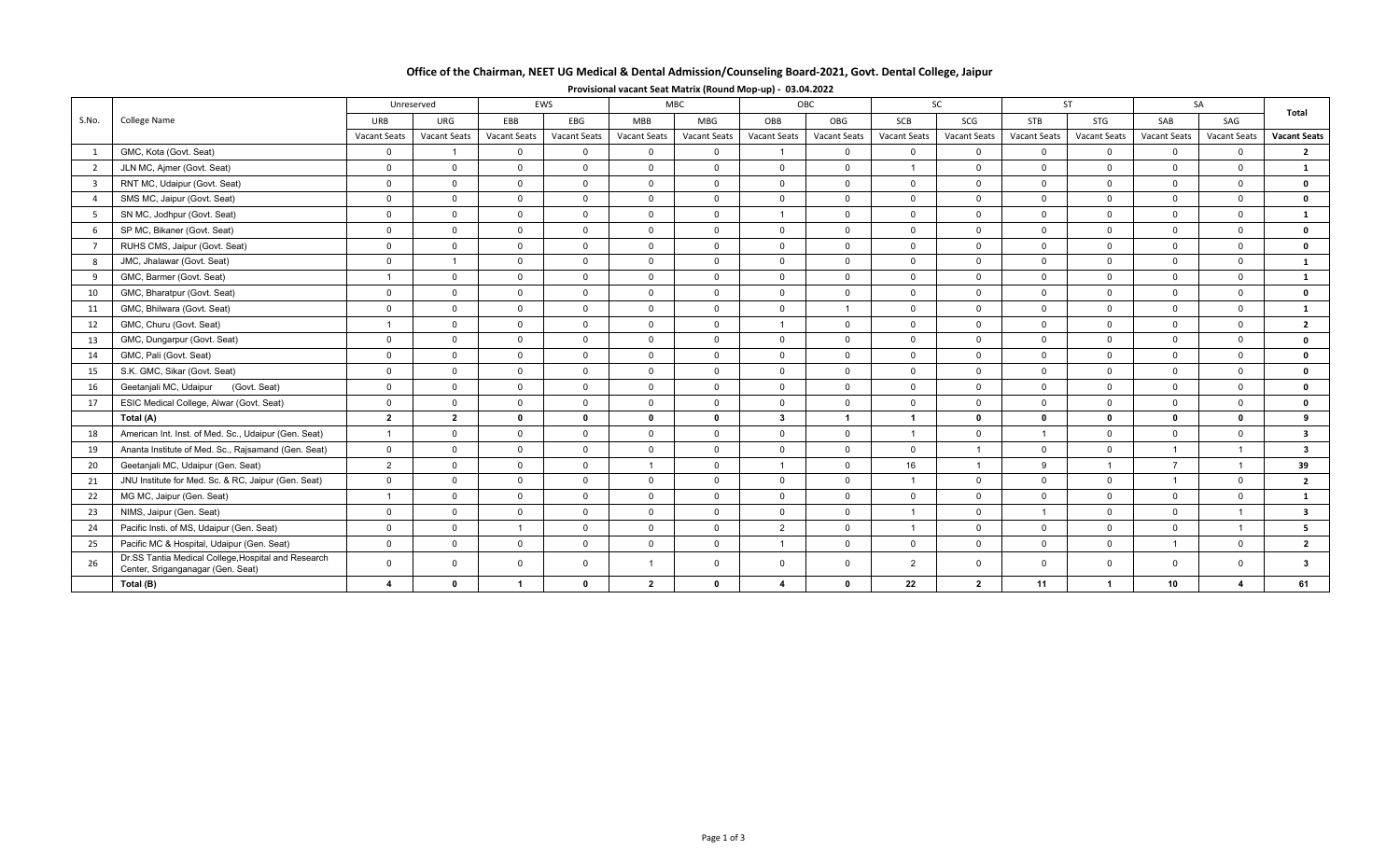| Office of the Chairman, NEET UG Medical & Dental Admission/Counseling Board-2021, Govt. Dental College, Jaipur |  |  |  |  |
|----------------------------------------------------------------------------------------------------------------|--|--|--|--|
|----------------------------------------------------------------------------------------------------------------|--|--|--|--|

|       |                                                                                           |                | Unreserved                    |                     | EWS                 |                         | <b>MBC</b>                           |                     | OBC                 |                     | SC             |                         | <b>ST</b>                      |                         | SA                  |                         |
|-------|-------------------------------------------------------------------------------------------|----------------|-------------------------------|---------------------|---------------------|-------------------------|--------------------------------------|---------------------|---------------------|---------------------|----------------|-------------------------|--------------------------------|-------------------------|---------------------|-------------------------|
| S.No. | College Name                                                                              | <b>URB</b>     | URG                           | EBB                 | EBG                 | <b>MBB</b>              | <b>MBG</b>                           | OBB                 | OBG                 | SCB                 | SCG            | STB                     | <b>STG</b>                     | SAB                     | SAG                 | Total                   |
|       |                                                                                           | Vacant Seat:   | <b>Vacant Seats</b>           | <b>Vacant Seats</b> | <b>Vacant Seats</b> | Vacant Seats            | Vacant Seats                         | <b>Vacant Seats</b> | <b>Vacant Seats</b> | <b>Vacant Seats</b> | Vacant Seats   | Vacant Seats            | Vacant Seats                   | <b>Vacant Seats</b>     | <b>Vacant Seats</b> | <b>Vacant Seats</b>     |
| 27    | RUHS CMS, Jaipur (Mgmt. Seat)                                                             | $\mathbf 0$    | $\overline{1}$                | $\mathbf 0$         | $\overline{0}$      | $\overline{0}$          | $\mathbf 0$                          | $\overline{0}$      | $\mathbf 0$         | $\Omega$            | $\Omega$       | $\overline{1}$          | $\Omega$                       | $\Omega$                | $\mathbf 0$         | $\overline{2}$          |
| 28    | JMC, Jhalawar (Mgmt. Seat)                                                                | $\overline{1}$ | $\mathbf 0$                   | $\mathbf 0$         | $\overline{0}$      | $\mathbf 0$             | $\mathbf 0$                          | $\overline{0}$      | $\mathsf{O}$        | $\mathbf 0$         | $\mathbf 0$    | $\overline{0}$          | $\mathbf 0$                    | $\mathbf 0$             | $\mathbf 0$         | $\mathbf{1}$            |
| 29    | GMC, Barmer (Mgmt. Seat)                                                                  | $\overline{1}$ | $\mathbf 0$                   | $\overline{1}$      | $\mathbf 0$         | $\mathbf 0$             | $\mathbf 0$                          | $\mathbf{1}$        | $\mathbf 0$         | $\mathbf 0$         | $\mathbf 0$    | $\Omega$                | $\mathbf 0$                    | $\overline{1}$          | $\overline{1}$      | $5\phantom{.0}$         |
| 30    | GMC, Bharatpur (Mgmt. Seat)                                                               | $\mathbf 0$    | $\mathbf 0$                   | $\mathbf 0$         | $\overline{0}$      | $\mathbf 0$             | $\mathbf 0$                          | $\mathbf 0$         | $\mathbf 0$         | $\mathbf 0$         | $\mathbf{0}$   | $\overline{1}$          | $\mathbf 0$                    | $\mathbf 0$             | $\overline{0}$      | $\mathbf{1}$            |
| 31    | GMC, Bhilwara (Mgmt. Seat)                                                                | $\mathsf{O}$   | $\mathbf 0$                   | $\mathbf 0$         | $\overline{0}$      | $\mathbf 0$             | $\mathbf 0$                          | $\overline{0}$      | $\mathsf{O}$        | $\mathbf 0$         | $\mathbf 0$    | $\overline{0}$          | $\mathbf 0$                    | $\mathbf 0$             | $\mathbf{0}$        | $\mathbf 0$             |
| 32    | GMC, Churu (Mgmt. Seat)                                                                   | $\mathbf 0$    | $\mathbf{0}$                  | $\mathbf 0$         | $\overline{0}$      | $\overline{0}$          | $\mathbf 0$                          | $\mathbf 0$         | $\mathbf 0$         | $\mathbf 0$         | $\mathbf{0}$   | $\overline{1}$          | $\mathbf 0$                    | $\mathbf 0$             | $\Omega$            | $\mathbf{1}$            |
| 33    | GMC, Dungarpur (Mgmt. Seat)                                                               | $\mathbf 0$    | $\overline{0}$                | $\mathbf 0$         | $\mathbf 0$         | $\overline{0}$          | $\mathbf 0$                          | $\overline{1}$      | $\mathbf 0$         | $\mathbf 0$         | $\mathbf 0$    | $\mathbf 0$             | $\mathbf 0$                    | $\mathbf 0$             | $\Omega$            | $\mathbf{1}$            |
| 34    | GMC, Pali (Mgmt. Seat)                                                                    | $\mathbf 0$    | $\overline{1}$                | $\mathbf 0$         | $\overline{0}$      | $\overline{0}$          | $\mathbf 0$                          | $\overline{1}$      | $\mathbf 0$         | $\mathbf 0$         | $\mathbf 0$    | $\mathbf 0$             | $\Omega$                       | $\Omega$                | $\mathbf{0}$        | $\overline{2}$          |
| 35    | S.K. GMC, Sikar (Mgmt. Seat)                                                              | $\mathbf 0$    | $\mathbf 0$                   | $\mathbf 0$         | $\overline{0}$      | $\mathsf 0$             | $\mathbf 0$                          | $\overline{0}$      | $\mathsf{O}$        | $\mathbf 0$         | $\mathbf{0}$   | $\mathbf 0$             | $\mathbf 0$                    | $\Omega$                | $\mathbf{0}$        | $\mathbf{0}$            |
| 36    | American Int. Inst. of Med. Sc., Udaipur (Mgmt. Seat)                                     | $\mathsf{O}$   | $\mathbf 0$                   | $\mathbf 0$         | $\overline{0}$      | $\mathbf 0$             | $\mathbf 0$                          | $\overline{1}$      | $\mathsf{O}$        | $\mathbf 0$         | $\mathbf{0}$   | $\mathbf 0$             | $\mathbf 0$                    | $\mathbf 0$             | $\mathbf{0}$        | $\mathbf{1}$            |
| 37    | Ananta Institute of Med. Sc., Rajsamand (Mgmt. Seat)                                      | $\overline{0}$ | $\mathbf 0$                   | $\mathbf 0$         | $\overline{0}$      | $\mathbf 0$             | $\mathbf 0$                          | $\overline{0}$      | $\mathsf{O}$        | $\mathbf 0$         | $\mathbf{0}$   | $\mathbf 0$             | $\mathbf 0$                    | $\mathbf 0$             | $\mathbf 0$         | $\mathbf 0$             |
| 38    | Geetanjali MC, Udaipur (Mgmt. Seat)                                                       | $\mathbf 0$    | $\mathbf 0$                   | $\mathbf 0$         | $\overline{0}$      | $\mathbf 0$             | $\mathbf 0$                          | $\overline{0}$      | $\mathsf 0$         | $\mathbf 0$         | $\mathbf 0$    | $\overline{0}$          | $\mathbf 0$                    | $\mathbf 0$             | $\mathbf 0$         | $\mathbf 0$             |
| 39    | JNU Institute for Med. Sc. & RC, Jaipur (Mgmt. Seat)                                      | $\mathbf 0$    | $\mathbf 0$                   | $\mathbf 0$         | $\mathbf 0$         | $\overline{1}$          | $\mathbf 0$                          | $\mathbf{0}$        | $\mathsf{O}$        | $\mathbf 0$         | $\mathbf{0}$   | $\overline{0}$          | $\mathbf 0$                    | $\mathbf{0}$            | $\mathbf{0}$        | $\mathbf{1}$            |
| 40    | MG MC, Jaipur (Mgmt. Seat)                                                                | $\mathbf{0}$   | $\mathbf{1}$                  | $\mathbf 0$         | $\mathbf 0$         | $\overline{0}$          | $\mathbf 0$                          | $\mathbf{0}$        | $\mathbf 0$         | $\Omega$            | $\mathbf{0}$   | $\overline{0}$          | $\Omega$                       | $\mathbf{0}$            | $\mathbf 0$         | $\mathbf{1}$            |
| 41    | NIMS, Jaipur (Mgmt. Seat)                                                                 | $\mathbf 0$    | $\mathbf{0}$                  | $\mathbf 0$         | $\mathbf 0$         | $\overline{0}$          | $\mathbf 0$                          | $\overline{0}$      | $\mathbf{0}$        | $\mathbf 0$         | $\mathbf{0}$   | $\overline{0}$          | $\mathbf 0$                    | $\mathbf 0$             | $\mathbf 0$         | $\mathbf 0$             |
| 42    | Pacific Insti. of MS, Udaipur (Mgmt. Seat)                                                | 6              | 2                             | $\overline{1}$      | $\mathbf{1}$        | $\mathbf 0$             | $\overline{1}$                       | $\overline{4}$      | $\mathbf{1}$        |                     | $\overline{2}$ | $\overline{0}$          | $\mathbf 0$                    | $\mathbf{0}$            | $\mathbf 0$         | 19                      |
| 43    | Pacific MC & Hospital, Udaipur (Mgmt. Seat)                                               | $\mathbf 0$    | $\mathbf 0$                   | $\mathbf 0$         | $\overline{0}$      | $\overline{0}$          | $\mathbf 0$                          | $\overline{0}$      | $\mathbf 0$         | $\mathbf 0$         | $\mathbf{0}$   | $\overline{0}$          | $\mathbf 0$                    | $\mathbf 0$             | $\mathbf 0$         | $\mathbf 0$             |
| 44    | Dr.SS Tantia Medical College, Hospital and Research<br>Center, Sriganganagar (Mgmt. Seat) | $\overline{1}$ | $\mathbf 0$                   | $\overline{1}$      | $\mathbf 0$         | $\mathbf 0$             | $\mathbf 0$                          | $\overline{1}$      | $\mathbf 0$         |                     | $\mathbf{0}$   | $\overline{0}$          | $\mathbf 0$                    | $\mathbf{0}$            | $\mathbf 0$         | $\overline{\mathbf{4}}$ |
|       | Total (C)                                                                                 | 9              | 5                             | $\mathbf{3}$        | $\mathbf{1}$        | $\overline{1}$          | $\mathbf{1}$                         | 9                   | $\overline{1}$      | $\mathbf{2}$        | $\mathbf{2}$   | $\overline{\mathbf{3}}$ | $\mathbf 0$                    | $\overline{\mathbf{1}}$ | $\overline{1}$      | 39                      |
| 45    | GMC, Kota (NRI Seat)                                                                      | $\mathsf{O}$   | $\mathbf 0$                   | $\mathbf 0$         | $\overline{0}$      | $\mathbf 0$             | $\mathbf 0$                          | $\mathbf 0$         | $\mathbf 0$         | $\mathbf 0$         | $\mathbf 0$    | $\overline{0}$          | $\mathbf 0$                    | $\mathbf 0$             | $\mathbf{0}$        | $\mathbf 0$             |
| 46    | JLN MC, Ajmer (NRI Seat)                                                                  | $\mathsf{O}$   | $\overline{0}$                | $\mathbf 0$         | $\overline{0}$      | $\overline{0}$          | $\mathbf 0$                          | $\overline{0}$      | $\mathbf 0$         | $\mathbf 0$         | $\mathbf{0}$   | $\overline{0}$          | $\mathbf 0$                    | $\mathbf 0$             | $\Omega$            | $\mathbf 0$             |
| 47    | RNT MC, Udaipur (NRI Seat)                                                                | $\mathbf 0$    | $\overline{0}$                | $\mathbf 0$         | $\overline{0}$      | $\overline{0}$          | $\mathbf 0$                          | $\overline{0}$      | $\mathbf 0$         | $\mathbf 0$         | $\mathbf 0$    | $\mathbf 0$             | $\mathbf 0$                    | $\mathbf 0$             | $\mathbf 0$         | $\mathbf 0$             |
| 48    | RUHS CMS, Jaipur (NRI Seat)                                                               | $\mathbf 0$    | $\overline{0}$                | $\mathbf 0$         | $\overline{0}$      | $\mathbf 0$             | $\mathbf 0$                          | $\overline{0}$      | $\mathbf 0$         | $\mathbf 0$         | $\mathbf{0}$   | $\overline{0}$          | $\mathbf 0$                    | $\Omega$                | $\mathbf{0}$        | $\mathbf 0$             |
| 49    | JMC, Jhalawar (NRI Seat)                                                                  | $\mathsf{O}$   | $\mathbf 0$                   | $\mathbf 0$         | $\overline{0}$      | $\mathbf 0$             | $\mathbf 0$                          | $\overline{0}$      | $\mathsf{O}$        | $\mathbf 0$         | $\mathbf{0}$   | $\mathbf 0$             | $\mathbf 0$                    | $\mathbf 0$             | $\mathbf{0}$        | $\mathbf{0}$            |
| 50    | GMC, Barmer (NRI Seat)                                                                    | $\mathsf{O}$   | $\mathbf 0$                   | $\mathbf 0$         | $\overline{0}$      | $\mathbf 0$             | $\mathbf 0$                          | $\overline{0}$      | $\mathsf{O}$        | $\mathbf 0$         | $\mathbf{0}$   | $\mathbf 0$             | $\mathbf 0$                    | $\mathbf 0$             | $\mathbf{0}$        | $\mathbf 0$             |
| 51    | GMC, Bharatpur (NRI Seat)                                                                 | $\mathbf 0$    | $\mathbf 0$                   | $\mathbf 0$         | $\mathbf 0$         | $\mathbf 0$             | $\mathbf 0$                          | $\mathbf 0$         | $\mathbf 0$         | $\mathbf 0$         | $\mathbf{0}$   | $\mathbf 0$             | $\mathbf 0$                    | $\mathbf 0$             | $\mathbf 0$         | $\mathbf 0$             |
| 52    | GMC, Bhilwara (NRI Seat)                                                                  | $\mathbf 0$    | $\mathbf 0$                   | $\mathbf 0$         | $\overline{0}$      | $\mathsf 0$             | $\mathbf 0$                          | $\overline{0}$      | $\mathsf 0$         | $\mathbf 0$         | $\mathbf 0$    | $\overline{0}$          | $\mathbf 0$                    | $\mathbf 0$             | $\mathbf{0}$        | $\mathbf 0$             |
| 53    | GMC, Churu (NRI Seat)                                                                     | $\mathsf{O}$   | $\mathbf 0$                   | $\mathbf 0$         | $\overline{0}$      | $\mathbf 0$             | $\mathbf 0$                          | $\overline{0}$      | $\mathsf{O}$        | $\mathbf 0$         | $\mathbf 0$    | $\overline{0}$          | $\mathbf 0$                    | $\mathbf 0$             | $\mathbf 0$         | $\mathbf 0$             |
| 54    | GMC, Dungarpur (NRI Seat)                                                                 | $\mathsf{O}$   | $\mathsf 0$                   | $\mathbf 0$         | $\mathsf{O}$        | $\overline{0}$          | $\mathbf 0$                          | $\overline{0}$      | $\mathbf 0$         | $\mathbf 0$         | $\mathbf{0}$   | $\Omega$                | $\mathbf 0$                    | $\mathbf 0$             | $\mathbf 0$         | $\mathbf 0$             |
| 55    | GMC, Pali (NRI Seat)                                                                      | $\mathbf 0$    | $\mathbf 0$                   | $\mathbf 0$         | $\overline{0}$      | $\overline{0}$          | $\mathbf 0$                          | $\overline{0}$      | $\mathsf{O}$        | $\mathbf 0$         | $\mathbf{0}$   | $\mathbf 0$             | $\Omega$                       | $\mathbf 0$             | $\mathbf 0$         | $\mathbf 0$             |
| 56    | S.K. GMC, Sikar (NRI Seat)                                                                | $\mathbf 0$    | $\mathbf 0$                   | $\mathbf 0$         | $\mathbf 0$         | $\mathbf 0$             | $\mathbf 0$                          | $\overline{0}$      | $\mathsf{O}$        | $\mathbf 0$         | $\mathbf 0$    | $\Omega$                | $\mathbf 0$                    | $\mathbf 0$             | $\mathbf 0$         | $\mathbf 0$             |
|       | Total (D)                                                                                 | $\mathbf{0}$   | $\mathbf 0$<br>$\overline{ }$ | $\mathbf{0}$        | $\mathbf{0}$<br>-1  | $\mathbf{0}$            | $\mathbf{0}$<br>$\blacktriangleleft$ | $\Omega$            | 0                   | $\mathbf{0}$        | $\mathbf{0}$   | $\mathbf{0}$            | $\mathbf{0}$<br>$\overline{1}$ | $\mathbf{0}$<br>11      | $\Omega$            | $\mathbf{0}$            |
|       | Total                                                                                     | 15             |                               | $\mathbf{4}$        |                     | $\overline{\mathbf{3}}$ |                                      | 16                  | $\overline{2}$      | 25                  | 4              | 14                      |                                |                         | 5                   | 109                     |

**Provisional vacant Seat Matrix (Round Mop‐up) ‐ 03.04.2022**